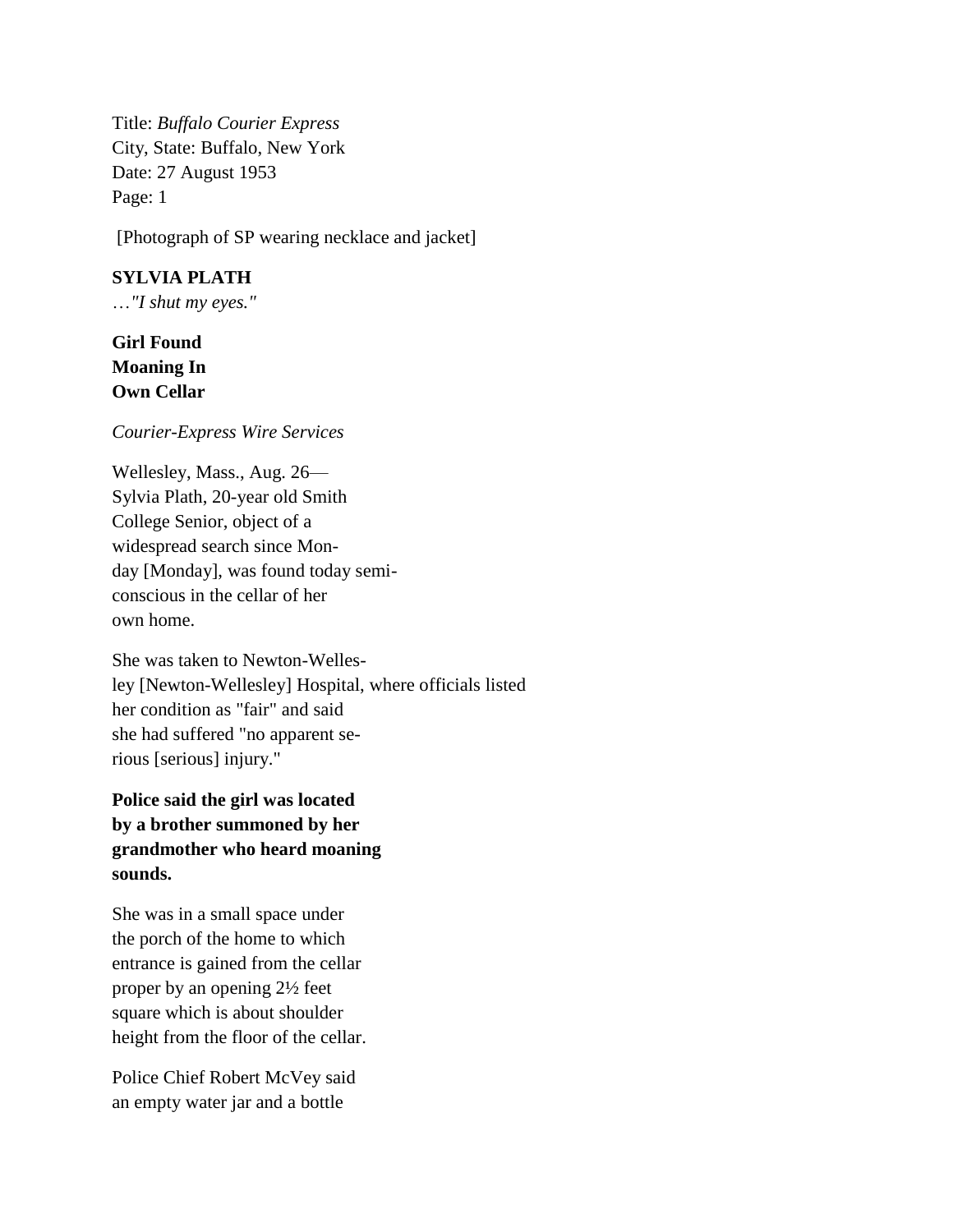containing eight sleeping tablets were by the girls' side. McVey said the bottle originally contained 48 pills.

This area, with a dirt floor space 20 by 10 feet, as cement walls on three sides with the fourth being the foundation of the house.

# **Opening Blocked**

The opening was blocked by kindling [kindling] and scrap lumber, where the family habitually stored it.

McVey said the girl apparently pushed the wood aside, crawled in and replaced the lumber.

He said that portion of the cellar was not searched Monday because the family expressed opinion the wood in the opening had not been disturbed.

"We should have looked anyway," [anyway,"] said McVey.

## **Leaves Mother Note**

The mother said that her daughter [daughter] – who has contributed to national [national] magazines – had been despondent [despondent] over a temporary inability [inability] to go on with creative writing.

Her latest poem, written when she was guest editor of the current issue of the magazine "Mademoiselle," ["Mademoiselle,"] was entitled "Mad Girl's Love Song." It began and ended with the words: